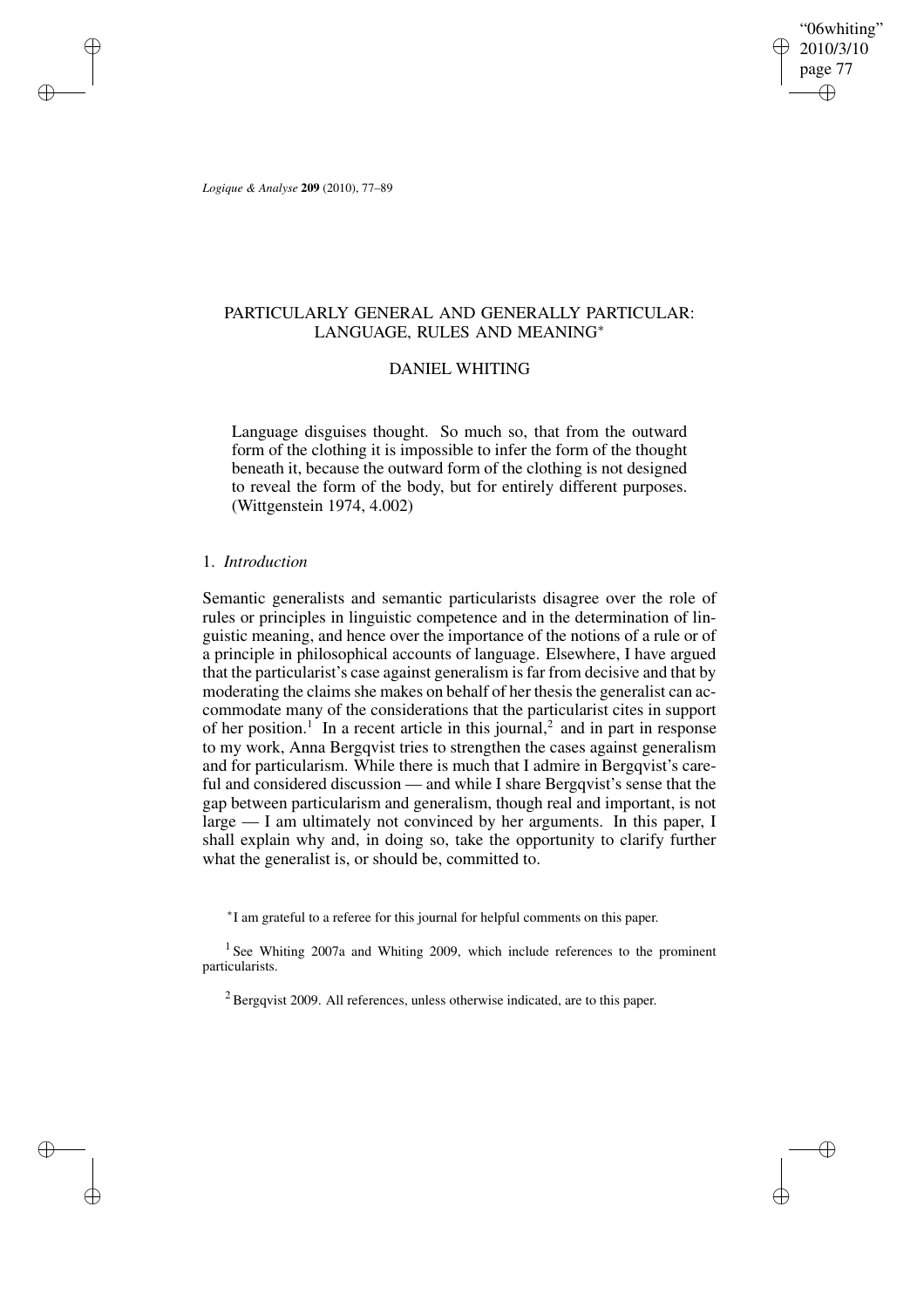78 DANIEL WHITING

"06whiting" 2010/3/10 page 78

✐

✐

✐

✐

### 2. *Parts and wholes*

Generalism is a thesis in the theory of linguistic meaning, one which suggests a corresponding thesis in the theory of linguist understanding. According to generalism, very roughly, the meaning of an expression is determined by general rules governing its use; hence, understanding an expression is a matter of grasping the rules for its use.

One might expect particularism to involve a rejection of the generalist's claim that the meaning of a term is determined by a general rule for its employment. Surprisingly, however, the particularist seems to *accept* this and take it to show that expressions do *not* have meanings! As Bergqvist says, 'there just is no such thing as the invariant core meaning of a term' (p. 344). Of course, the particularist does not really think that expressions are entirely bereft of significance; rather, the suggestion is that the kind of significance they have is not the kind that the generalist has in mind. What an expression *has*, Bergqvist tells us, is a kind of meaning only possessed in 'particular contexts of use' (p. 344);<sup>3</sup> correspondingly, what an expression *lacks* is an 'invariant' meaning. (Since 'invariant' suggests that such meaning does not change — and since an important part of revealing generalism to be a defensible position involves recognising that such change can and does occur — I prefer to talk of a 'context-independent' meaning, one that is not inextricably tied to a particular occasion of utterance.)

So, the dispute comes to this. Generalists claim that expressions possess context-independent meanings, of the sort that might be determined by context-independent rules which are brought to bear on particular occasions, while particularists deny this. Bergqvist presents this as a dispute over the following:

*Atomism* every meaningful term is such that it would make the same contribution to the meaning of any complex expression of which it may be a part (in any context).

According to Bergqvist, 'semantic particularism amounts to [...] the denial of atomism' (p. 347). In rejecting that thesis, particularists advance the following:

<sup>3</sup> Although, as will emerge below, particularism *does* allow for a context-independent kind of meaning.

✐

✐

✐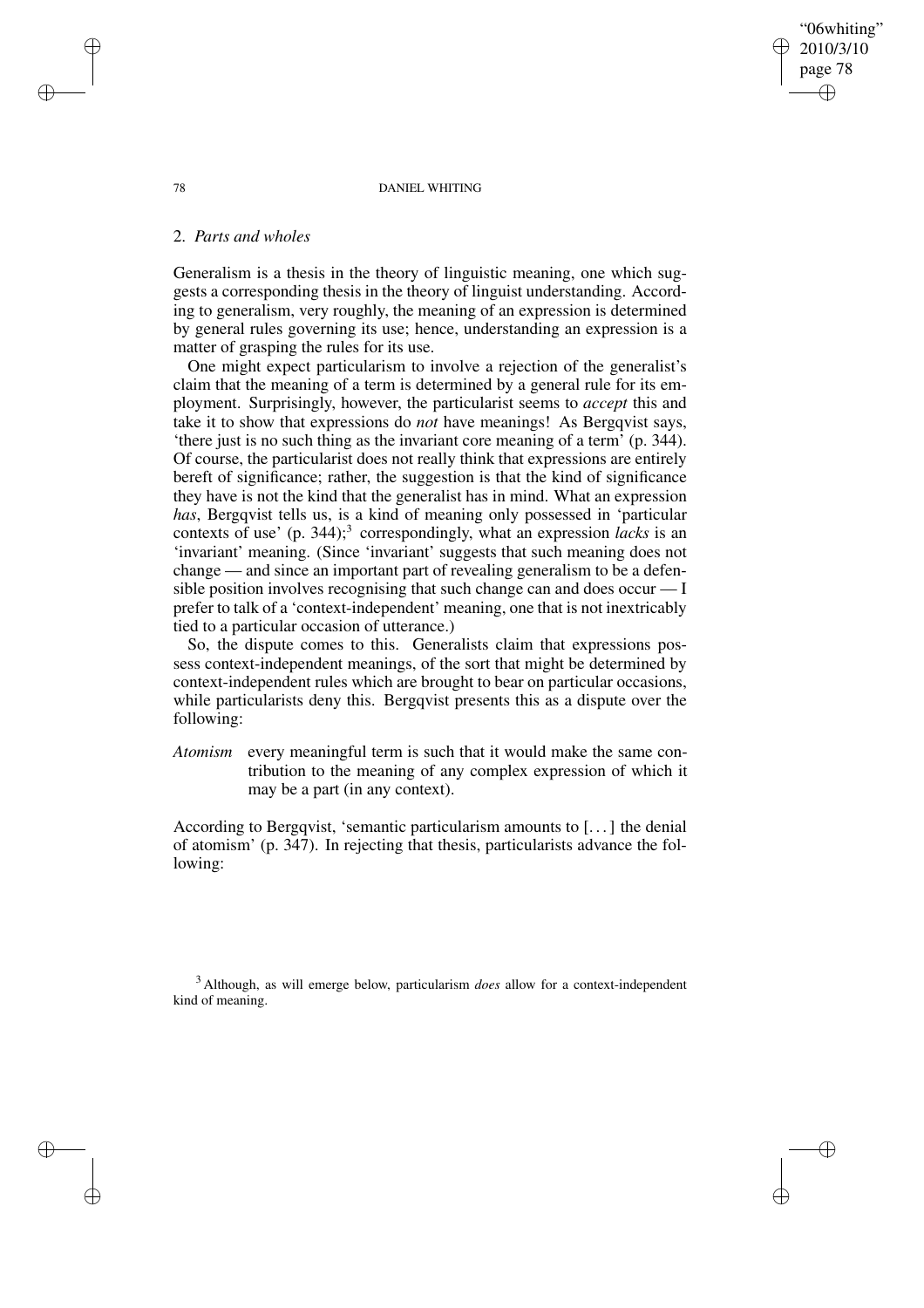PARTICULARLY GENERAL AND GENERALLY PARTICULAR 79

*Holism* every meaningful term is such that it can make different contributions to the meaning of any complex expression of which it may be part (in different contexts).<sup>4</sup>

So far, so good. The trickier issue is what the generalist's position is with respect to the above theses, which turns on what is to be understood by the 'meaning' of a complex expression as it occurs in each formulation. According to Bergqvist, she uses 'the terms "meaning", "semantic purport", "thought", "content", and "what is said" interchangeably' (pp. 343–4 fn 1). Thus, a 'meaning' in Bergqvist's sense is a truth-evaluable proposition or thought expressed in the use of a sentence. In light of this, one can reformulate the relevant theses as follows:

- *Atomism*\* every meaningful term is such that it would make the same contribution to the thought expressed by (the utterance) of any complex expression of which it may be a part (in any context).
- *Holism*\* every meaningful term is such that it can make different contributions to the thought expressed by (the utterance of) any complex expression of which it may be part (in different contexts).

The particularist's rejection of atomism\* in favour of holism\* is typically based on reflection on particular examples.<sup>5</sup> Consider:

(1) The twelve-year old is tall.

✐

✐

✐

✐

(2) The professional basketball player is tall.

What it takes for the predicate 'is tall' to have been correctly applied in each case appears to differ. The relevant person's being two metres in height might be a reason for applying it in one case but not the other. It is in this sense that the 'contribution' a term makes is determined in part by what other expressions it is combined with on a given occasion — what is expressed by 'is tall', what *being tall* amounts to, appears to differ in different contexts.

"06whiting" 2010/3/10 page 79

✐

✐

✐

<sup>&</sup>lt;sup>4</sup> Meaning holism in this sense is not to be confused with meaning holism understood as the claim that what meaning an expression has is determined in part by the relations in which it stands to other expressions. Meaning holism of the sort that concerns us is often called 'contextualism'.

<sup>&</sup>lt;sup>5</sup> For a comprehensive defence of holism<sup>\*</sup>, see Travis 1989 and Travis 2008. The example involving (3) below is an adaptation of one of Travis's.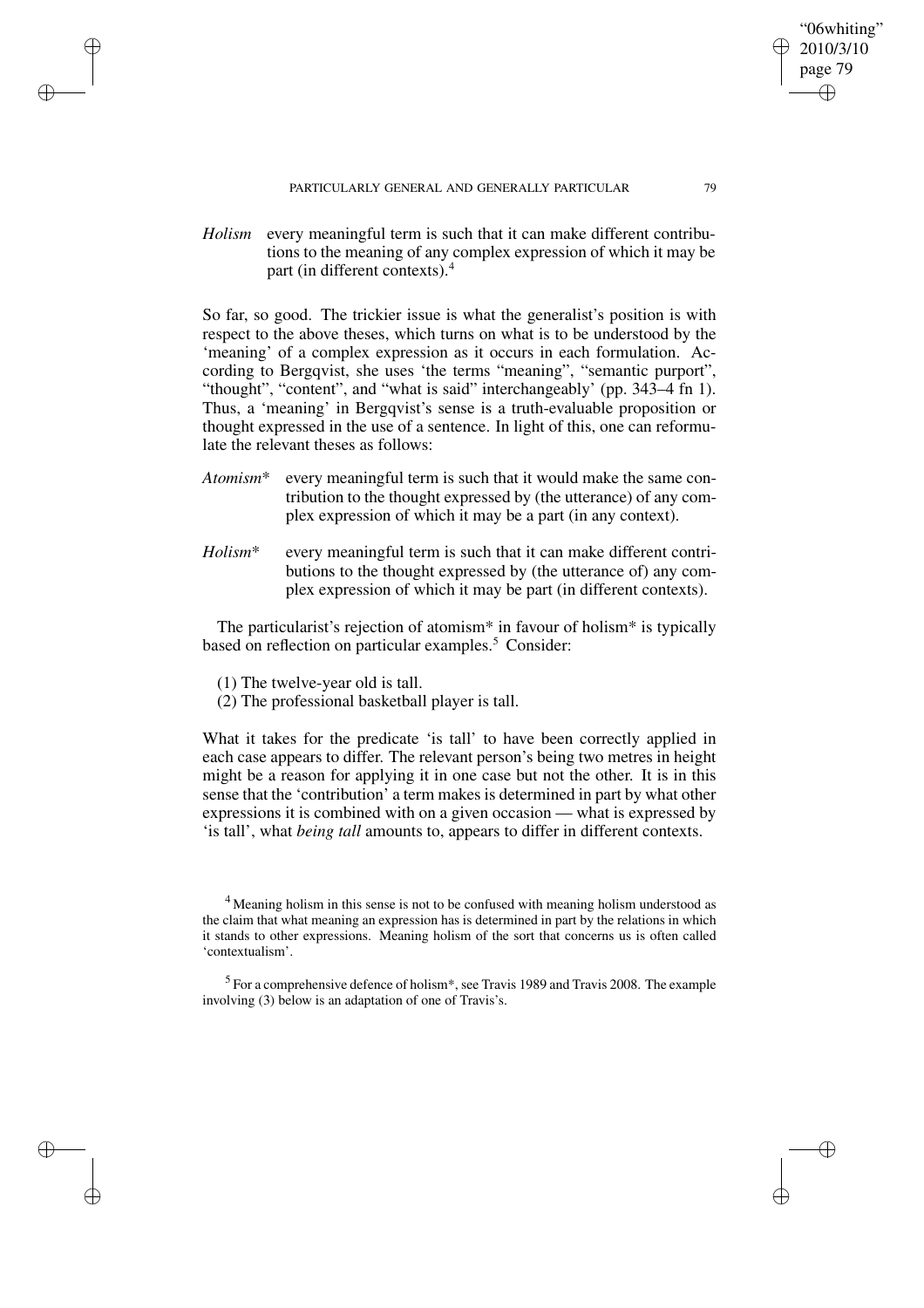### "06whiting" 2010/3/10 page 80 ✐ ✐

✐

✐

#### 80 DANIEL WHITING

Similar considerations arguably apply to whole sentences. The same sentence might make different 'contributions', i.e. express different thoughts, in different contexts. Consider:

(3) Milk is in the fridge.

Suppose that David utters (3) and that, on opening the fridge, Kelly finds only a few drops of milk on a shelf. Whether Kelly should evaluate what David said in uttering (3) as true or false, and so what he said, arguably depends on whether he uttered it in response, say, to her asking if the fridge was clean or her asking whether there is enough milk for cereal. Depending on the context, in uttering (3) David might have expressed different things. Although in each context the words uttered are the same — as, in one sense, is the state of the fridge — what it takes for what is said to be true or false, what *milk's being in the fridge* amounts to, differs (and with it what is said).

Insofar as it is straightforward to see how one might tell stories such as those sketched above for virtually any expression in a language, so the argument goes, holism\* seems to be true. Of course, one might not find these considerations especially forceful but, with the particularist, I shall accept them. While I do not doubt that many advance a form of generalism incompatible with it, generalism is not *as such* incompatible with holism\*.

Recall that the generalist claims that expressions have context-independent meanings. A generalist need not, however, view the meaning of an expression — which, she claims, is determined by rules of use — as truthevaluable, as a thought or proposition; instead, she could view the meaning of an expression as a kind of context-independent significance *in virtue of which* it can be used on a given occasion to express a particular thought. On this account, the meaning of a sentence is a kind of schema or template for thought, not a thought proper, which constrains but does not determine what thought is expressed in its use. Correlatively, the meaning of a word plays a part in constraining but not determining what is expressed in its utterance.

Hence, returning to holism\*, a generalist can surely accept that the same expression might express different things — make different 'contributions' — in different contexts of utterance. Her claim that those expressions have context-independent meanings determined by general rules of use is not at odds with this, since the meanings they possess are not to be identified with what is expressed. On this generalist view, it is both necessary and sufficient for a word to possess a given meaning that its use be governed by rules but having such a context-independent meaning, and so being governed by rules, might only be necessary and *not* also sufficient for a sentence involving it to express a particular thought on a given occasion. The extra work, the generalist that accepts holism\* can allow, is done by the context.

✐

✐

✐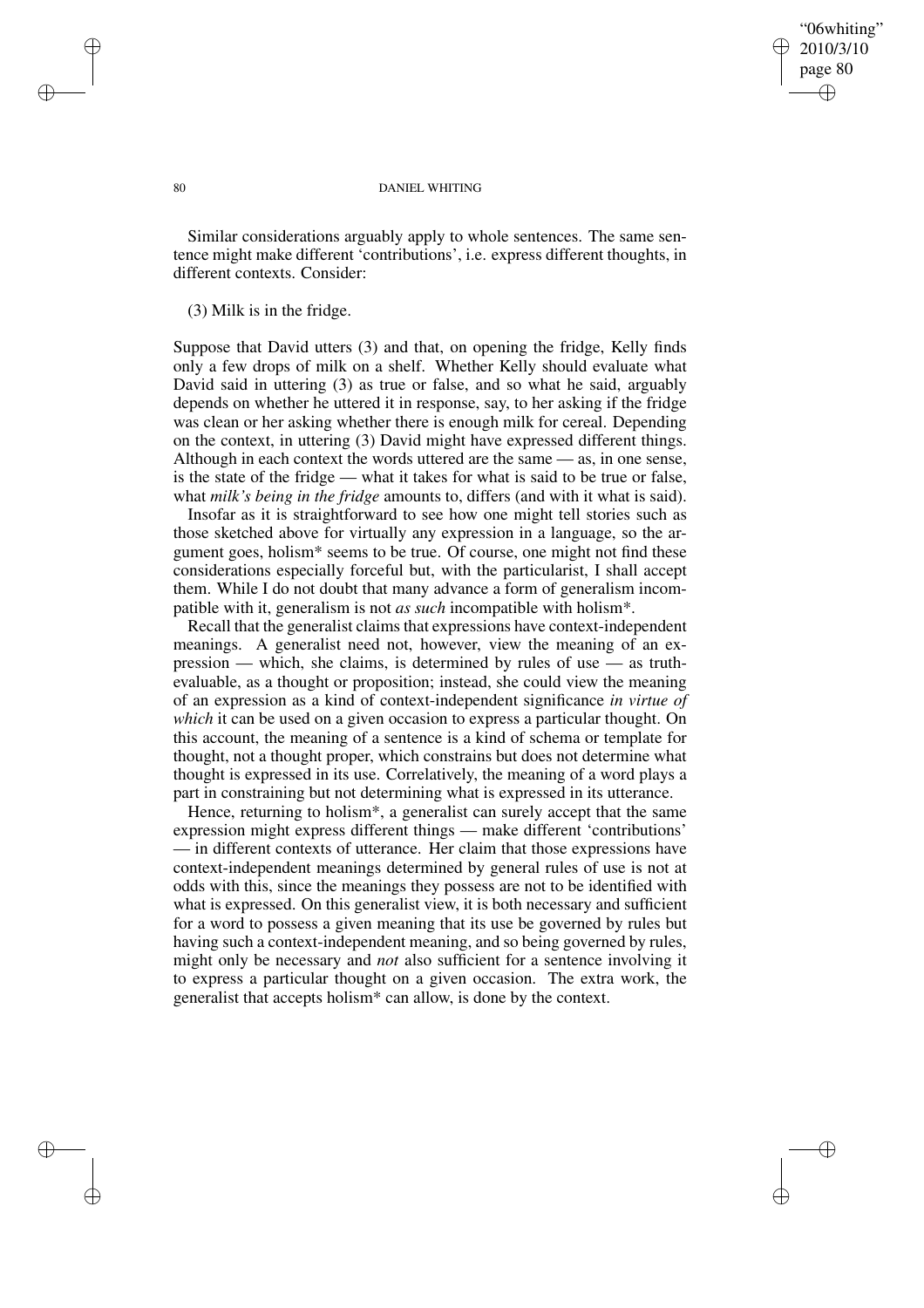PARTICULARLY GENERAL AND GENERALLY PARTICULAR 81

✐

✐

✐

✐

It is to Bergqvist's credit that she recognises a form of generalism that allows for the 'sort of context-sensitivity in the theory of meaning' that holists\* call attention to (p. 348). Following Bergqvist, I shall call this 'moderate generalism'. Unfortunately, having registered this position, Bergqvist seems quickly to lose sight of it. Consider:

Semantic particularism claims that questions about what semantic contribution the presence of a word can make to the meaning of the sentence, utterance or phrase of which it is a part — what the relevant sentence or utterance *says* — can only be answered in context. (p. 349)

On this, particularists and generalists need not disagree. An expression has a context-independent meaning fixed by general rules of use, says the generalist, but this meaning does not determine (though it does constrain) what is expressed in its use in a given context (i.e. the 'meaning' in Bergqvist's sense).

Bergqvist seems to overlook moderate generalism again when she suggests that the dispute between particularists and generalists concerns the following:

*Strong compositionality* the meaning of a complex expression is determined by the meanings of its parts, and their mode of composition, and its parts would make the same semantic contribution to any other complex expression in any other context.

According to Bergqvist, what distinguishes particularism from generalism is the former's claim 'that there just is no invariant core meaning of the sort that advocates of strong compositionality assume' (p. 348). However, consider again the relevant thesis, formulated so as to make explicit how 'meaning' is to be understood in this context:

*Strong compositionality*<sup>\*</sup> the thought expressed by (the utterance of) a complex expression is determined by the meanings of its parts, and their mode of composition, and its parts would make the same semantic contribution in any other context.

Surely, in rejecting atomism<sup>\*</sup> in favour of holism<sup>\*</sup>, the generalist should reject strong compositionality\*. For the moderate generalist, the meaning of a complex expression *is* determined by the context-independent meanings of its parts, and hence by the context-independent rules governing them, but



"06whiting" 2010/3/10 page 81

✐

✐

✐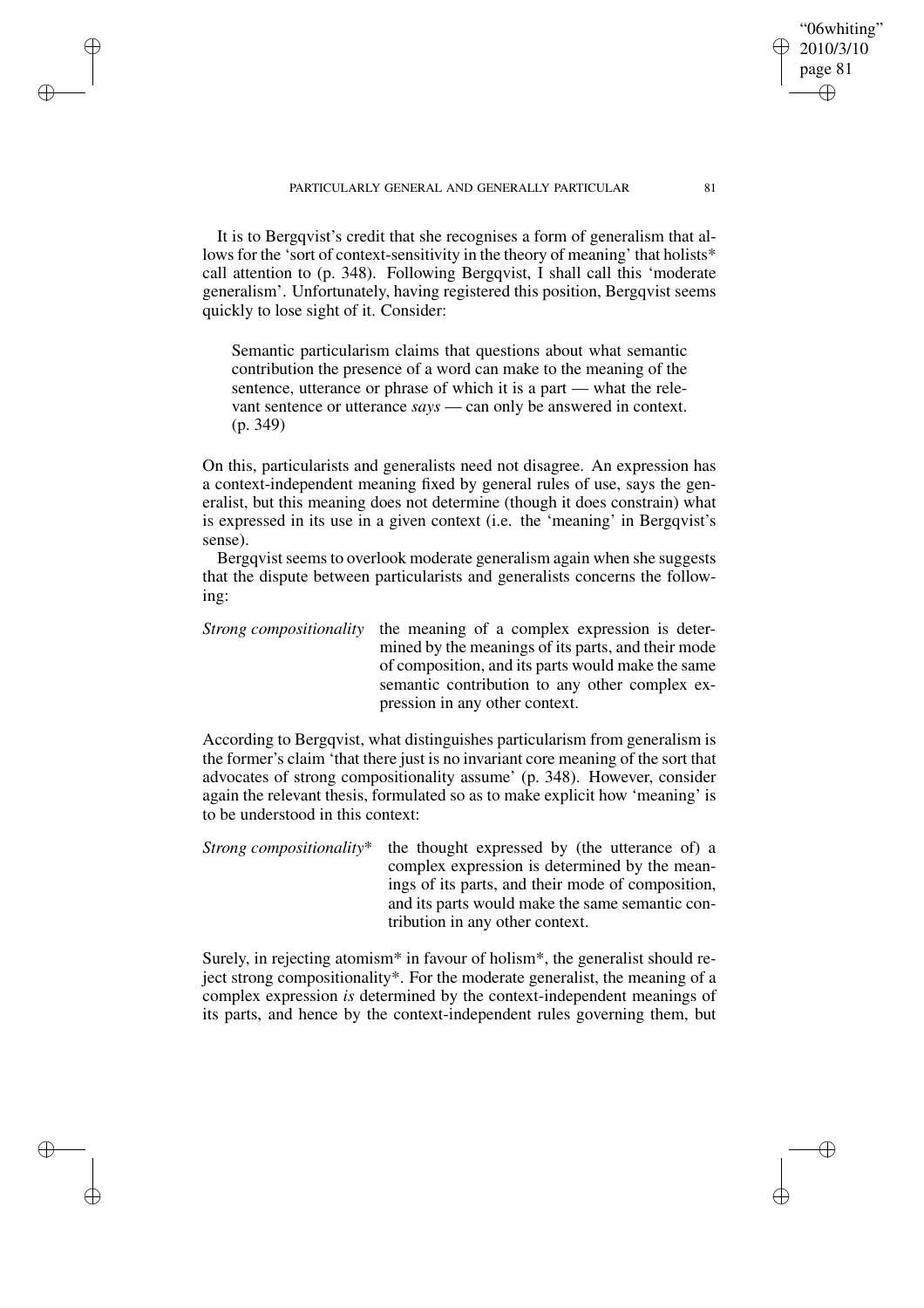"06whiting" 2010/3/10 page 82 ✐ ✐

✐

✐

#### 82 DANIEL WHITING

the meaning of the complex expression, in the relevant sense, *underdetermines* what is expressed in its utterance. A particular thought is expressed by a meaningful expression, according to moderate generalism, only given an appropriate context.

So, Bergqvist is right to insist that the debate between particularists and moderate generalists is not over holism; by the same token, however, it is not over strong compositionality either. What the debate comes down to is, again, whether expressions can be said to have context-independent meanings of the sort that might be fixed by context-independent rules for their employment.<sup>6</sup>

# 3. *Defaults and standards*

It is worth noting that, having insisted that terms do not have context-independent meanings but only meanings on occasions of use, Bergqvist grants on behalf of the particularist that they have 'default' or 'standard' meanings.<sup>7</sup> This might seem like taking back with one hand what one gives with another. However, for the particularist, an expression's 'standard' meaning is not to be viewed as determined by a general standard for its employment, but rather by 'its "common usage"', by 'how the expression in question has actually been used in the past' (p. 353). Correlatively, understanding that expression, grasping its 'default' meaning, is a matter of having the right

 $<sup>6</sup>$  It is interesting to compare the particularist's case against the view that there are gen-</sup> eral rules for the use of expressions which determine their meanings and which competent speakers grasp with Davidson's (see Davidson 2005, essays 7 and 8). Very roughly, Davidson claims that it is neither necessary nor sufficient for communication that interlocutors grasp shared linguistic rules. Guided by the thought that 'success in communicating  $[\dots]$  is what we need to understand before we ask about the nature of meaning' (2005, p. 120), Davidson concludes that the notion of a rule-constituted meaning should be replaced in accounts of language by the notion of what speakers intend to communicate by their words. While superficially similar in their emphasis on the importance of specific contexts of language-use, the particularists' opposition to generalism differs from Davidson's in at least three ways. First, as seen above, the particularist does not rest her case on what is involved specifically in communication. Second, Davidson is hostile, not only to the idea of general principles, but also to the idea that one's present use of language is normatively constrained by past usage (cp. Davidson 2005, pp. 117, 143), whereas particularists are not (see next section). Third, particularists do not typically recommend replacing the notion of rule-constituted meanings with that of communicative intentions; they do not identify what is expressed by an utterance in a given context with what the speaker means by those words.

For some critical discussion of Davidson's views, see Whiting 2007b and Whiting 2010.

 $<sup>7</sup>$  In a similar way, Dancy denies that 'the terms of ordinary language have invariant core</sup> meanings' while granting that there is a sense in which a 'term has the same meaning wherever it appears' (2004, pp. 197 and 194).

✐

✐

✐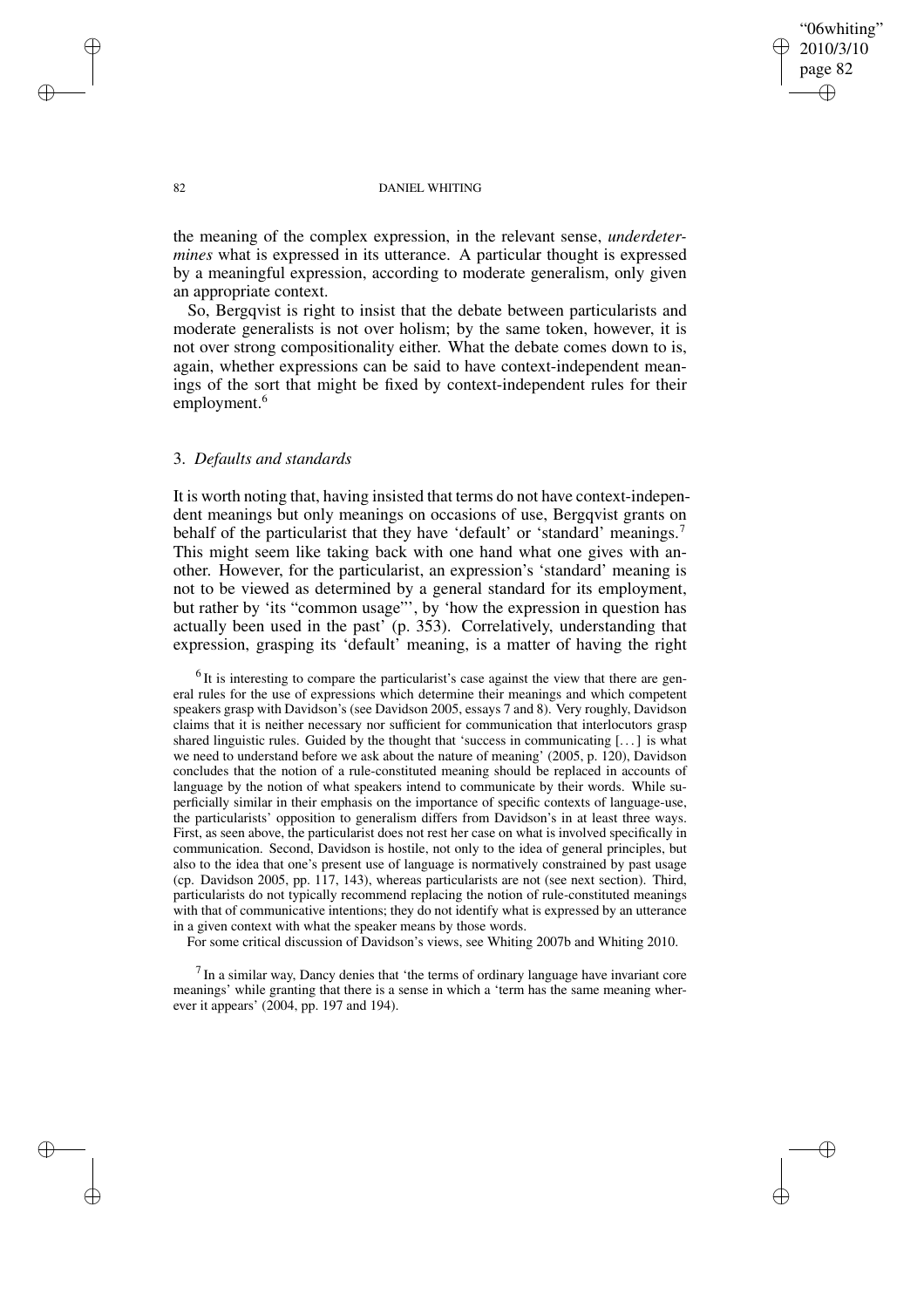'linguistic expectations [. . .] as to what counts as a reasonable projection of that term in novel contexts of use' given its past (p. 353).

One might wonder why 'common usage' could not be in accordance with a rule. The particularist's answer, Bergqvist tells us, is that 'it is not true that the kind of understanding that a competent speaker has in knowing the [standard] meaning of a term (as manifested in the way she employs it) can be captured in a specifiable semantic rule for correct use'. And the reason for this is supposedly that competent language-users are able appropriately to project any given term into (or withhold it from) an open-ended range of contexts, and so guidance with respect to those contexts cannot be 'articulated in a specifiable rule' (p. 350). The particularist typically defends such claims by examining examples of semantic rules of the sort the generalist might provide and showing that there are cases in which the rule does not provide suitable guidance although subjects are able to make appropriate judgements as to whether or not the relevant term applies.<sup>8</sup>

Bergqvist summarises a generalist response to this:

✐

✐

✐

✐

what might initially look like a clear case of fluidity and openendedness in the particularist's sense is really just a case of *underspecification*, which a more precise rule could make fully explicit. (p. 350)

While I accept the spirit of this, I think the letter is in danger of misleading. It is not clear that a generalist should claim that semantic rules can be made fully explicit *if* this precludes the use of, say, indexical terms in specifying the rule. Among the rules governing the use of an expression might be a rule that one could only articulate by saying that the relevant term is (not) to be applied to things like *that* (along with a suitable demonstration). There is a sense in which the rule has not been made 'fully explicit' — the rule is more fine-grained than and is underdetermined by the words used to specify it but to accept that some semantic rules are only specifiable in this form is not to forgo generalism. According to generalism, semantic rules hold generally for the use of the term they govern — that is, those rules provide guidance with respect to the use of an expression generally — which is not to say that one must only use general terms in articulating them.

However one construes it, Bergqvist objects to the generalist's appeal to under-specification. First, she points out that that appeal 'does nothing to show that ascriptions of linguistic competence entail ascriptions of knowledge of some specifiable criteria for correct language use' (p. 351). This is true, but recall the dialectic. The particularist is putting forward putative

<sup>8</sup> For examples and discussion, see Whiting 2007a and Whiting 2009.

"06whiting" 2010/3/10 page 83

✐

✐

✐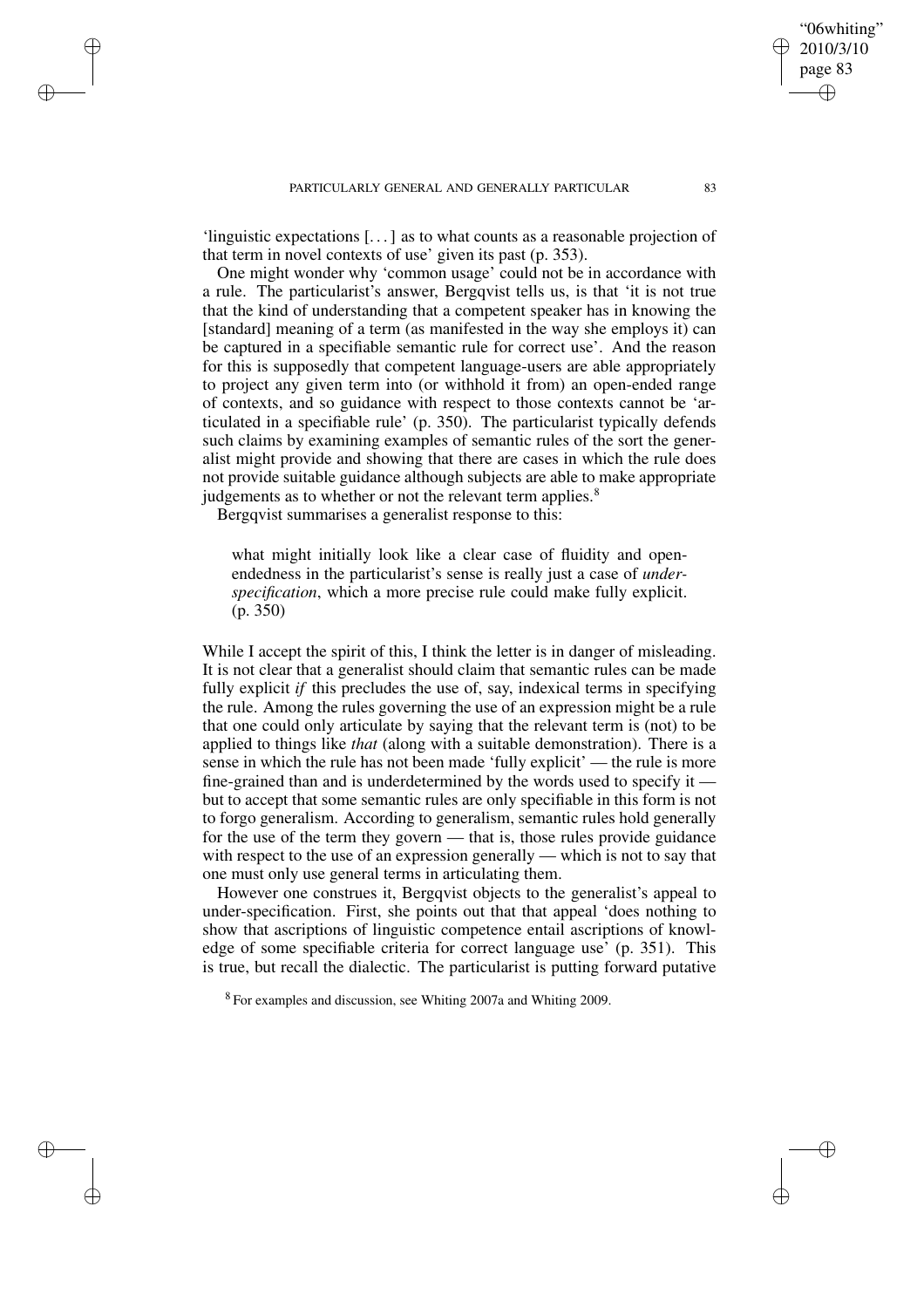"06whiting" 2010/3/10 page 84 ✐ ✐

✐

✐

#### 84 DANIEL WHITING

counter-examples to the generalist's examples of semantic rules, counterexamples which the generalist tries to explain away by appeal to underspecification. Hence, the generalist is not making that appeal so as to *prove* her thesis but so as to *defend* it.

Strategic considerations aside, Bergqvist objects that 'the generalist's appeal to under-specification does not address the alternative positive suggestion that the mark of linguistic competence is simply *displayed* in the way a competent speaker is prepared to project a given term in new directions on future occasions' (p. 351). Again, this is true, but that might be because the generalist has no need to challenge the positive suggestion. Competence with a semantic rule, she can happily grant, is displayed in the way that a subject is prepared (or otherwise) to project a given term.

Bergqvist continues:

Moreover, no matter how carefully a putative meaning-rule is formulated, room is always left open for contextual variation in determining what counts as satisfying the necessary conditions for correct use that the rule would lay down. Settling such questions is itself a contextual matter, which requires sound judgement and appreciation of the nature of the speech-situation itself, or so I claim. (p. 351)

So I claim too. In a paper Bergqvist discusses, I accept the particularist's observation that whether the conditions laid down by a rule for the correct application of an expression can be said obtain 'is *itself* a circumstantial matter' (2009, p. 126). But, I point out, this hardly shows that no semantic rules are in force, only that 'operating with them requires varying degrees of imagination and judgement, and that they could only be applied by creatures with the appropriate sensitivity to the salient features of a context' (2009, p. 131). We have still, then, to reach a point over which the particularist and the generalist disagree, and so we have yet to see a consideration that might show that the particularist's account of what constitutes context-independent or 'default' meanings is preferable to or in competition with the generalist's.

Bergqvist is aware that the moderate version of generalism I defend is compatible with many of the particularist ideas discussed so far. She characterises my view as holding that the meaning of a term '*need not* be seen as determined by fixed rules of a formal calculus, but rather by reference to paradigmatic examples, which serve as *standards* for a term's correct application' (p. 354). It is certainly correct to attribute to me the view that certain 'examples' can serve as standards for the correct use of certain terms, although perhaps 'exemplars' would be a better label for them. That said, I do

✐

✐

✐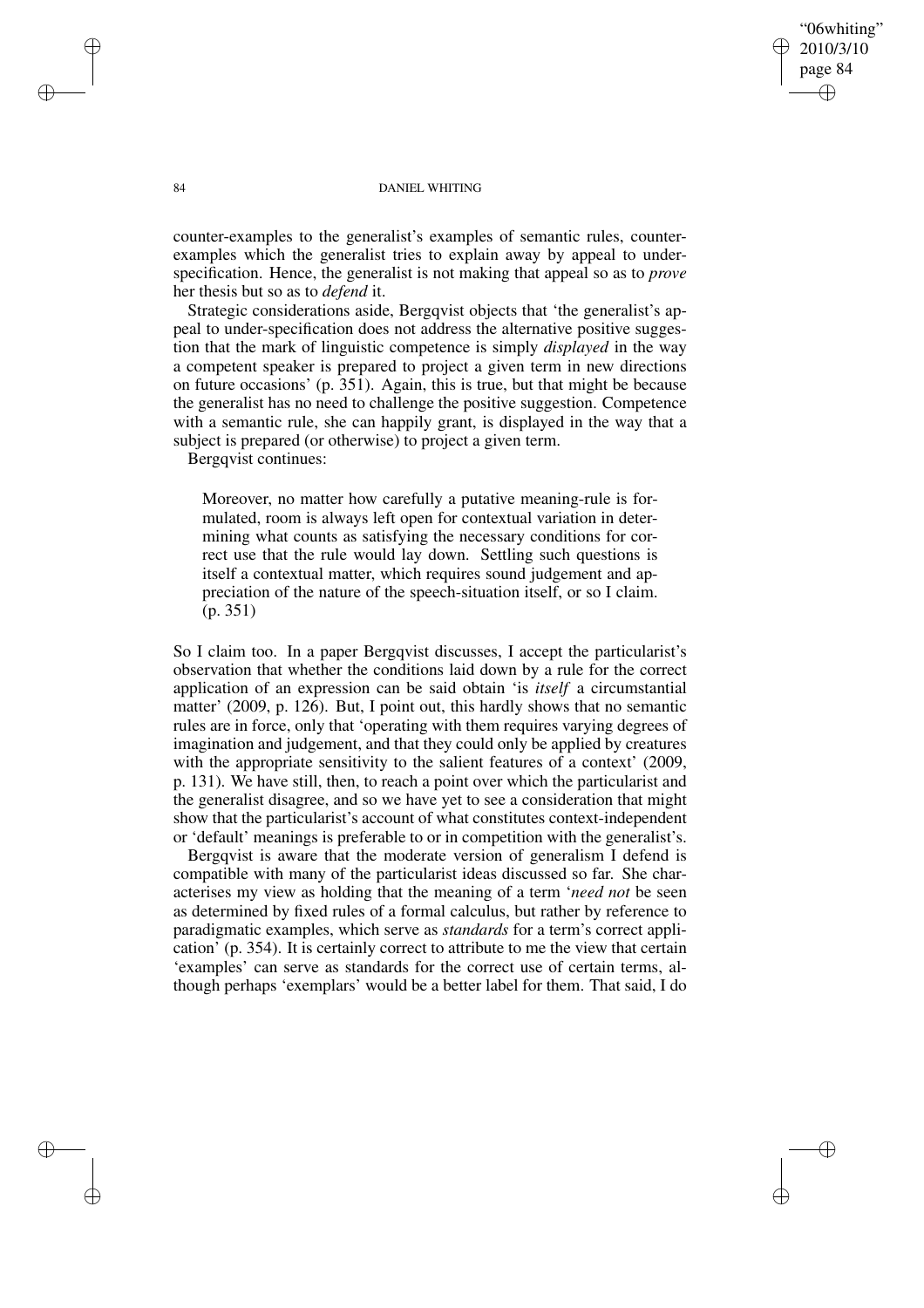PARTICULARLY GENERAL AND GENERALLY PARTICULAR 85

not think (as some of Bergqvist's remarks seem to suggest) that all semantic 'standards' take this form. In my view, specifications of rules can take a variety of forms, depending on the expression such rules govern, and also on the needs of the occasion on which the rule is formulated, especially the needs of those to whom the formulation is given. As appropriate, one might express a rule using general terms, or using singular terms and exemplars of the thing to which the relevant word is (not) to be applied, or one might simply present exemplary uses of the relevant word that serve as a benchmark for others and from which the rule might be gleaned. But this liberal conception of rule formulations is not, I think, central to moderate generalism. What *is* central is the idea that, however they are specified, semantic rules do not determine (though they do constrain) what thought is expressed in an utterance, in just the same way that the context-independent significance a term possesses does not determine (though it does constrain) what thought is expressed in an utterance of any sentence involving it.

As noted above, Bergqvist recognises this version of generalism. In that case, however, it is unclear why she saddles it with the view that semantics is 'in the business of predicting what proposition would be expressed in some given utterance of a sentence' and that 'such things *are* predictable'  $(p. 355)$ .<sup>9</sup> Denying this is precisely what makes room for a moderate generalism that acknowledges holism\*, according to which the circumstances of utterance, alongside rules, make an ineliminable contribution to determining what thought is expressed in an utterance of an expression.

#### 4. *Matters of substance*

✐

✐

✐

✐

Let us turn to the example Bergqvist offers with the aim of showing the inadequacy of moderate generalism, namely Wittgenstein's use in the *Tractatus* of the term 'substance'. According to Bergqvist, that use is 'non-standard' (p. 357). She writes:

On the moderate generalist analysis, granted that Wittgenstein is not using 'substance' *incorrectly* (nor applies a different, though presumably closely related term), the only option left is to say that Wittgenstein is tacitly *revising* the specifiable standards for the correct application of 'substance' that determines its invariant core meaning. I think this sounds wrong. (p. 357)

 $9^9$  Bergqvist is here quoting Travis 2008, p. 152.

"06whiting" 2010/3/10 page 85

✐

✐

✐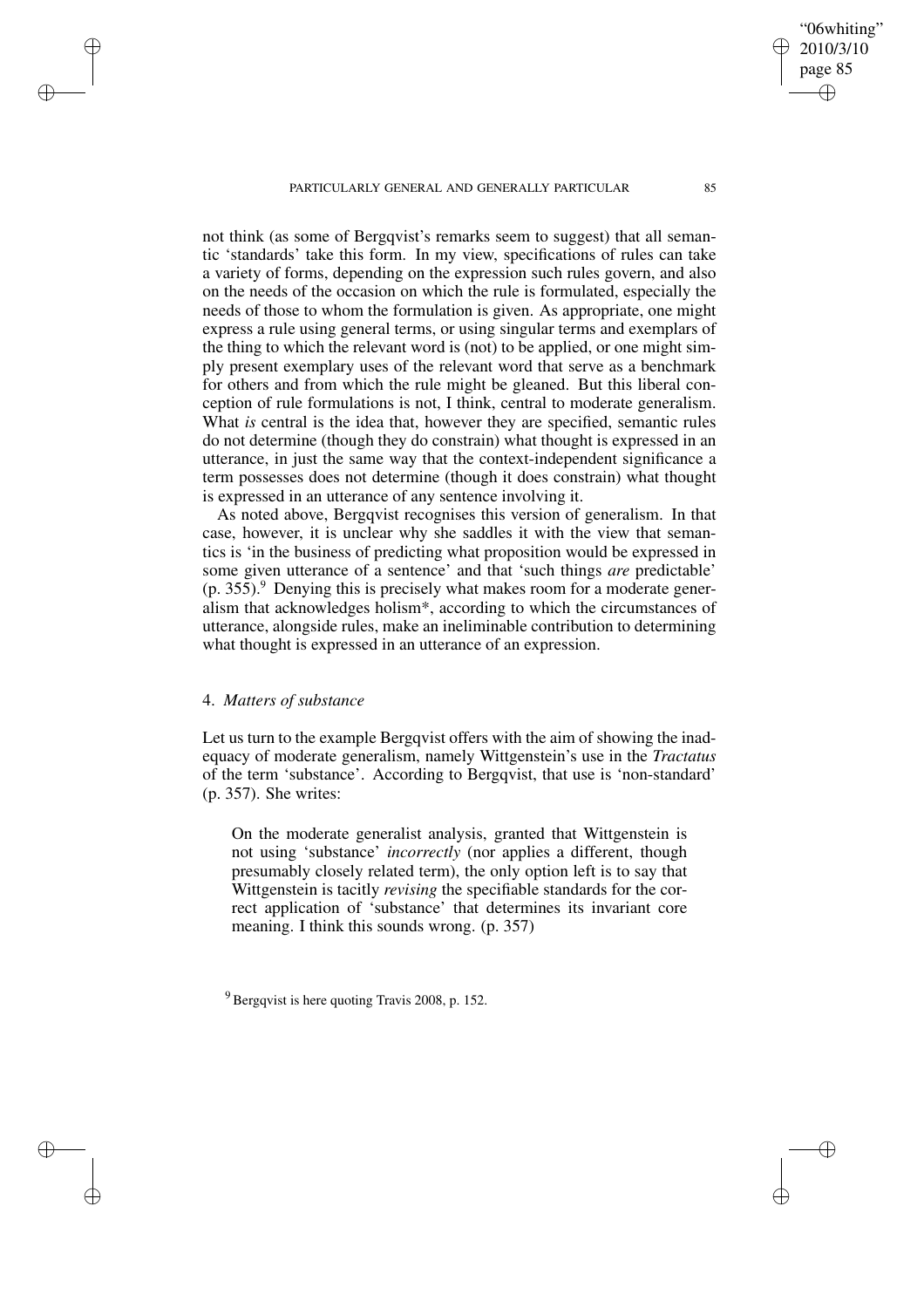"06whiting" 2010/3/10 page 86 ✐ ✐

✐

✐

#### 86 DANIEL WHITING

One complication with the exegetical issue Bergqvist draws attention to is that it might principally concern how to understand what (if anything) Wittgenstein intends his readers to understand by the term 'substance'. This is a matter of what (if anything) a speaker means by the use of an expression, not of what (if any) invariant meaning that expression has, or of what (if anything) is literally expressed in its utterance. Thus, arguably, the issue is at one remove from the concerns of particularists and generalists.

Setting this aside, it seems to me that there are any number of things one might say about Wittgenstein's use of the term 'substance', in line with generalism, where what exactly one should say is not something that one should expect generalism itself to decide; it is only to be decided by a careful reading of the *Tractatus* itself, which evidently I cannot attempt here.

For example, study of the *Tractatus* might reveal no coherent pattern in the use of the term 'substance', and so might show the sentences involving that term literally to express no thoughts. For the generalist, this would be to find no rules with which Wittgenstein's employment of that term could be perceived to be in accordance with. Recall Wittgenstein's own notorious claim that the remarks of the *Tractatus* are 'nonsensical' (1974, 6.54), a result of having 'failed to give a *meaning* to some of [their] constituents' (1974, 5.4733).

Instead, close scrutiny of Wittgenstein's use of 'substance' might reveal it to in fact be, by and large, in accordance with established usage, and hence in accordance with the rules traditionally governing its use (although of course the moderate generalist will insist, as a holist\*, that what exactly is expressed in that use is determined in part by its surroundings). Indeed, one might take this to be the view of Michael Morris who, in a recent commentary, claims that Wittgenstein picks up on 'a key strand in the traditional (Aristotelian) notion of substance' (2008, pp. 40–1). This possibility is a live one and certainly does not clash with generalism.

Alternatively, supposing one grants to Bergqvist that Wittgenstein's use of 'substance' is indeed non-standard, what is the objection to viewing, in a way compatible with generalism, the term 'substance' as it occurs in the *Tractatus* as a 'different, though presumably closely related term' to that found in the tradition, and so one governed by different, though presumably closely related rules? Consider Ian Proops suggestion, in another recent commentary, that the term that one finds in the *Tractatus* is an 'analogue' of Kant's term 'substance' and 'alludes' to it (2004, pp. 109 and 106). A generalist might interpret this as the suggestion that Wittgenstein's 'substance' is governed by rules that, though distinct, are connected to and call to mind those that govern Kant's term.

Bergqvist simply does not say why this is not a legitimate possibility. Moreover, it is not obvious that this way of viewing the matter differs substantially from the way Bergqvist says the moderate generalist must view

✐

✐

✐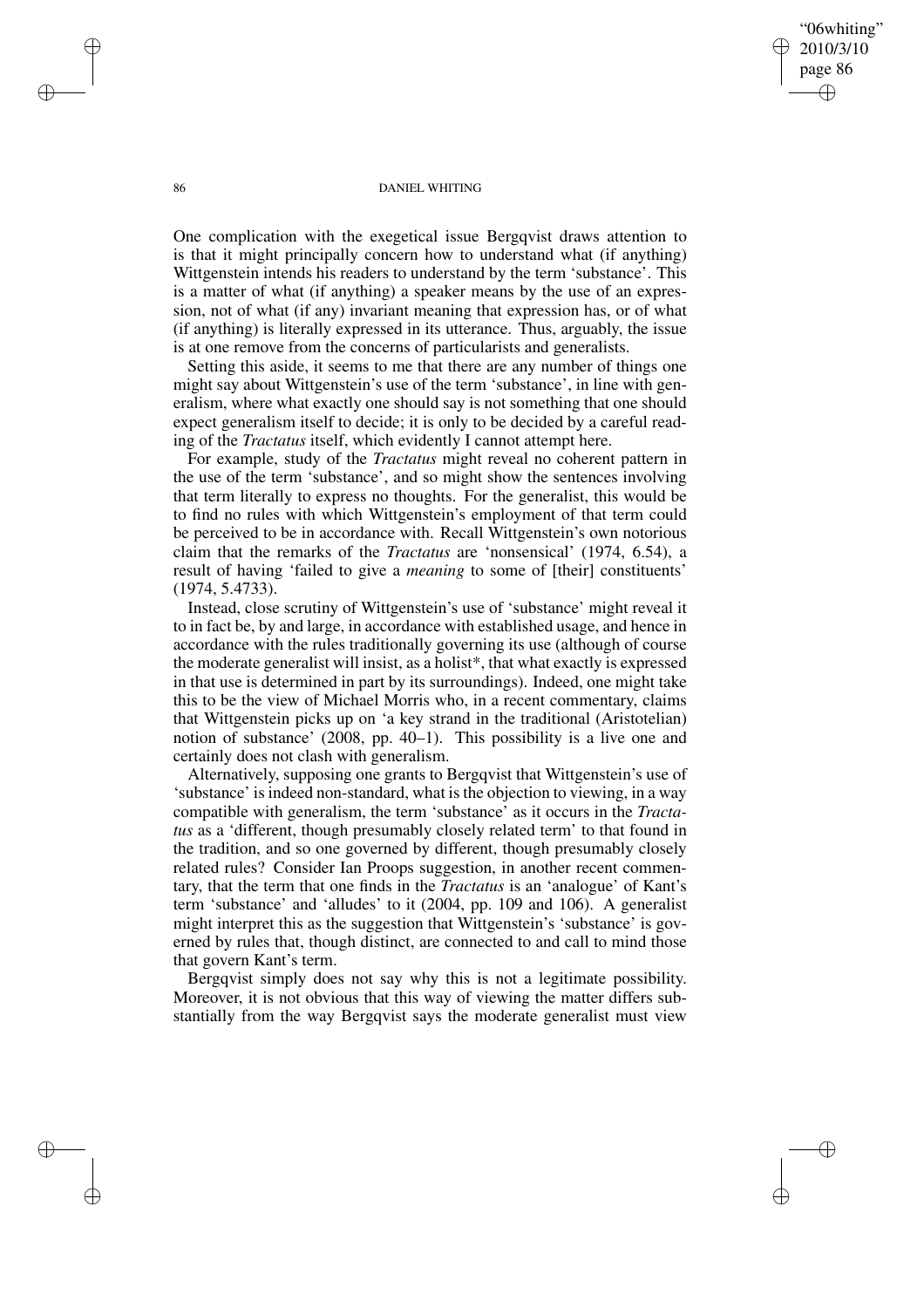✐

✐

✐

✐

it. To say that Wittgenstein's expression 'substance' is different, though related, to the traditional expression *is* effectively to say that Wittgenstein is revising the standards for the use of 'substance'. One sympathetic to this assessment might take the remarks in which Wittgenstein introduces the term (1974, 2.021ff) as precisely seeking to establish such novel standards (perhaps exploiting our familiarity with traditional ones).

While insisting that this is far from the only way for the generalist to 'analyse' Wittgenstein's use of the term 'substance', and that exactly which analysis should be given depends on exegetical matters, I have granted to Bergqvist that, in accordance with generalism, one might view Wittgenstein as revising the rules for the use of that term. What exactly is her objection to this proposal? According to Bergqvist, we need to hold on to the idea that Wittgenstein's allegedly novel use 'does not change the *default* meaning of "substance" as such' (p. 357), where the default meaning is not that which it is has only in the context of the *Tractatus*. But why is the moderate generalist unable to hold on to this idea? The 'default' or traditional meaning, on the generalist picture, is determined by the rules traditionally governing the use of 'substance'. Wittgenstein's novel use, *ex hypothesi*, institutes slightly different rules but that need not affect the rules 'substance' is subject to on other, perhaps more traditional, occasions. Hence, the moderate generalist can do justice to 'the intuitive distinction between the "standard" meaning of a term like "substance" and the special meaning that the term has in the wider context of the *Tractatus*' (pp. 357–8) on which Bergqvist insists.

Indeed, arguably it is the particularist that cannot hold on to the above idea. Since Wittgenstein's use of 'substance' amounts to a new chapter in the history of the term's use, and since, according to particularism, that history is determinative of the word's meaning, surely it follows that Wittgenstein's use changes to some degree the 'default' meaning of 'substance'.

In her discussion of Wittgenstein's use of 'substance', Bergqvist once again seems to lose sight of the moderate generalist position when she suggests that the generalist cannot recognise, with the particularist, that 'the wider context of the *Tractatus* as a whole *enables* the term to have a certain semantic significance' (p. 357). First, it is precisely the moderate generalist's claim that what exactly is expressed in the use of an expression is partly determined by the surrounding circumstances. Second, the moderate generalist can insist that, if Wittgenstein's early use of the term 'substance' is not according to established rules, the wider context of its employment might make clear which rules are operative.

"06whiting" 2010/3/10 page 87

✐

✐

✐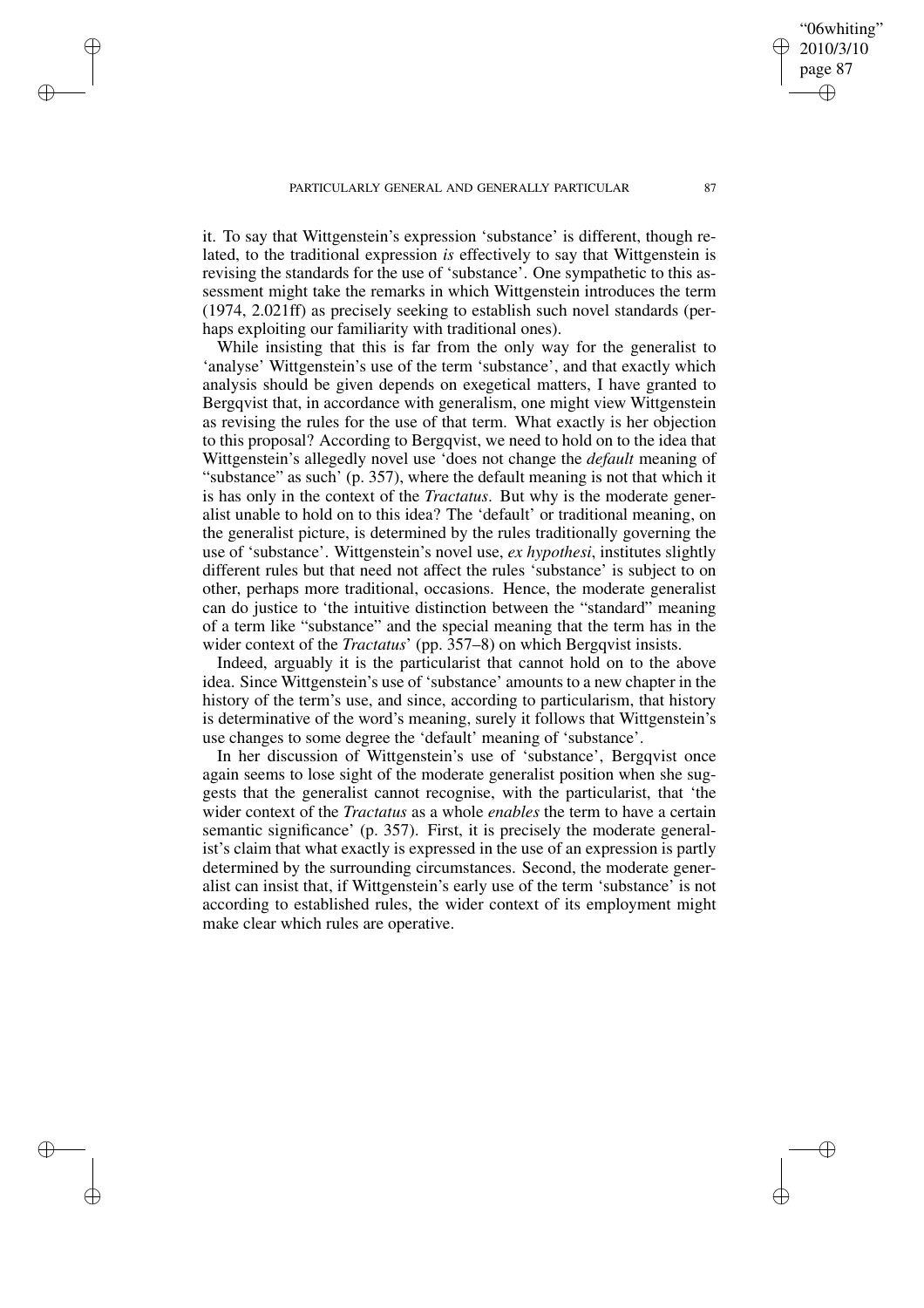88 DANIEL WHITING

# 5. *Concluding remarks*

I have suggested that the generalist is free to evaluate the particular case Bergqvist draws attention to in various ways, and that which is appropriate turns entirely on exegetical matters. This suggests that the particularist should not rest her case on how generalism copes with specific examples, since those examples will typically be underdescribed, leaving the generalist free to fill out the details in a way that accords with her view. I suspect that the dispute is best settled by considering the explanatory potential of each position and, especially, how each accounts for linguistic competence.

According to particularism, the default meaning of an expression is determined by its history. An obvious concern with this suggestion is that competent language users are supposed to be sensitive to the default meaning of an expression, but for the most part language users are not sensitive to the history of an expression's use. Past utterances (unlike rules) may be, and typically are, beyond the ken of subjects for a significant number of expressions.

Needless to say, so stated, the objection is far from decisive, but it seems to me that future discussion should focus on it. The point of the present paper was to suggest that generalism can have its cake and eat it; it can acknowledge both the particularly general aspects of language — the contextindependent semantic rules — and the generally particular aspects — what is expressed on a given occasion.

> Philosophy School of Humanities University of Southampton Southampton SO17 1BJ United Kingdom E-mail: d.whiting@soton.ac.uk

"06whiting" 2010/3/10 page 88

✐

✐

✐

✐

### **REFERENCES**

Bergqvist, A. 2009: Semantic Particularism and Linguistic Competence. *Logique et Analyse* 52: 343–361.

Dancy, J. 2004: *Ethics without Principles.* Oxford: Oxford University Press. Davidson, D. 2005: *Truth, Language, and History.* Oxford: Oxford University Press.

Morris, M. 2008: *Wittgenstein and the Tractatus.* London: Routledge.

Proops, I. 2004: Wittgenstein on the substance of the world. *European Journal of Philosophy* 12: 106–126.

✐

✐

✐